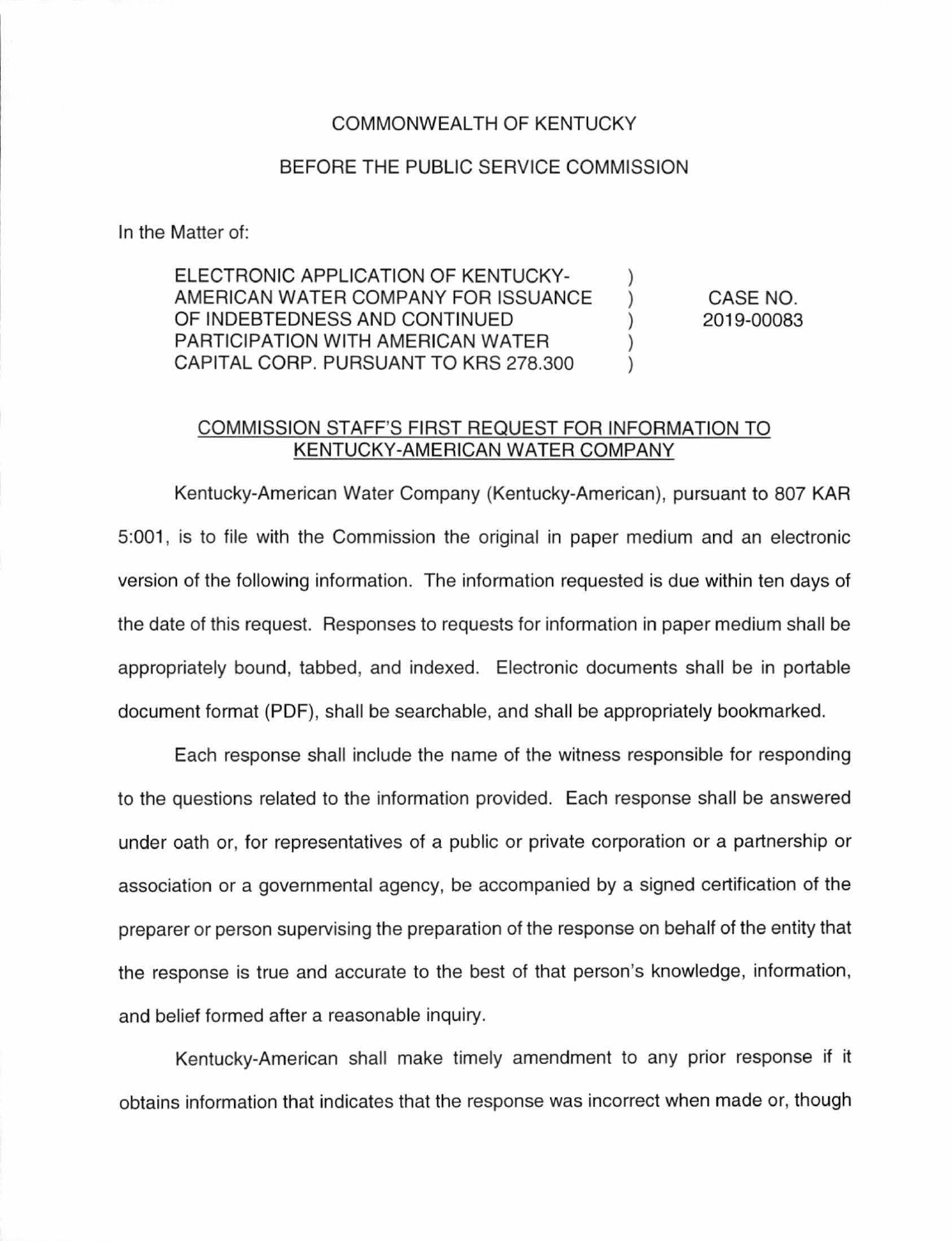correct when made, is now incorrect in any material respect. For any request to which Kentucky-American fails or refuses to furnish all or part of the requested information, it shall provide a written explanation of the specific grounds for its failure to completely and precisely respond.

Careful attention should be given to copied material to ensure it is legible. When the requested information has been previously provided in this proceeding in the requested format, reference may be made to the specific location of that information in responding to this request. When applicable, the requested information shall be separately provided for total company operations and jurisdictional operations. When filing a paper containing personal information, Kentucky-American shall, in accordance with 807 KAR 5:001, Section 4(10), encrypt or redact the paper so that personal information cannot be read.

1. Refer to Kentucky-American's Application (Application), paragraph 10, which states, "The proceeds from this financing will be used to refinance short-term debt necessary to (i) fund construction expenditures, and (ii) meet other internal cash requirements."

a. List and describe each construction expenditure for which Kentucky-American intends to use proceeds from the financing. This description should include the project name and the project cost.

b. Identify and describe the "other internal cash requirements" for which the proceeds will be used.

2. Refer to the Application, paragraph 11 , which states that Kentucky-American expects to receive an infusion of \$10,000,000 from American Water Works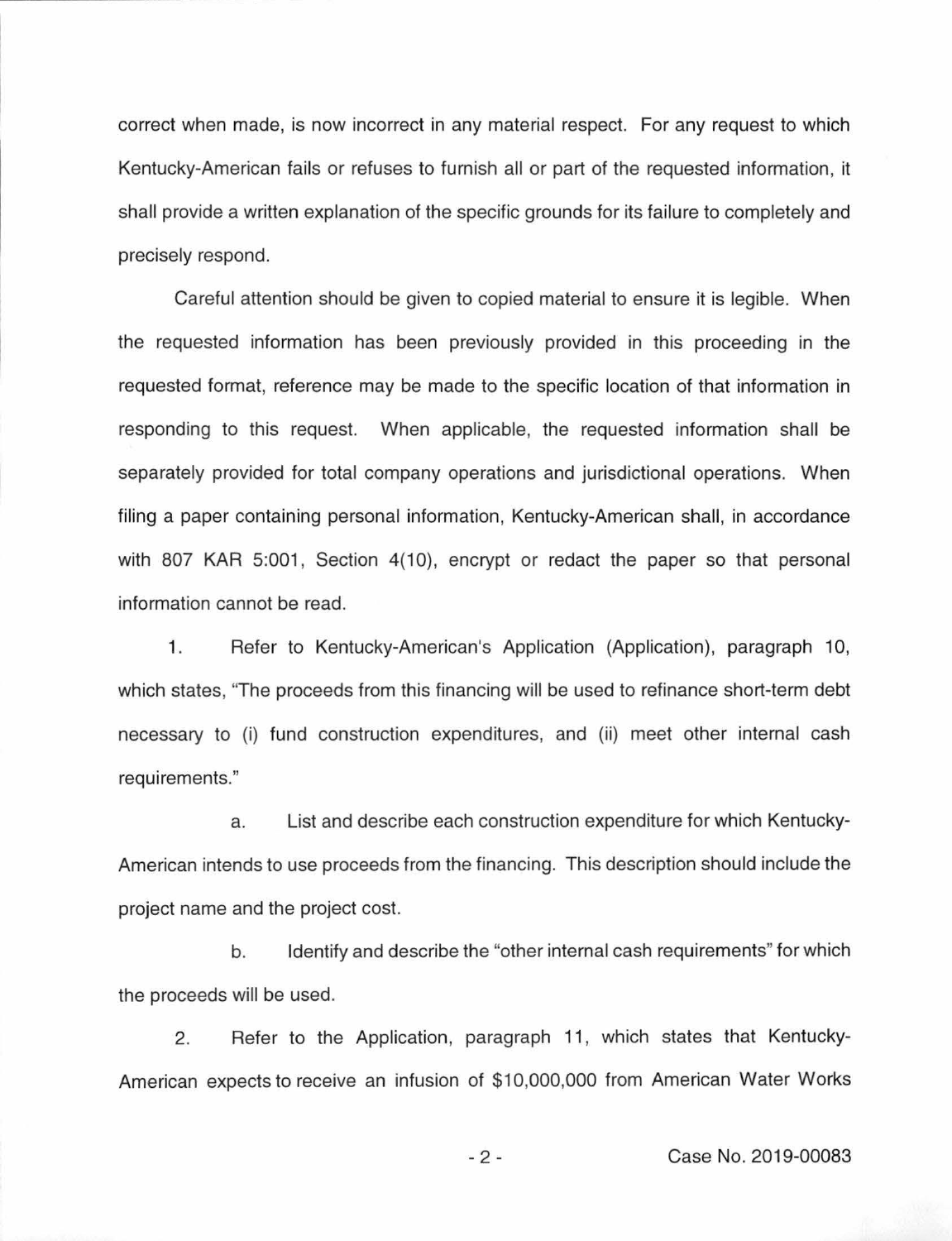Company, Inc. (American Water), between 2019 and 2021 in the form of paid-in-capital equity. Explain in detail how Kentucky-American will use the American Water capital infusion.

3. Provide all studies, analyses, reports, and reviews that compare Kentucky-American's cost for the proposed financing as a participant in the borrowing program with American Water Capital Corp. to Kentucky-American borrowing directly from third parties. If no studies have been conducted, explain why Kentucky-American's continued participation is more cost-effective than obtaining the proposed financing from a third party.

ru R. Pinno

Gwen R. Pinson Executive Director Public Service Commission P.O. Box 615 Frankfort, KY 40602

 $\overline{DATED}$  **APR 0 1 2019** 

cc: Parties of Record